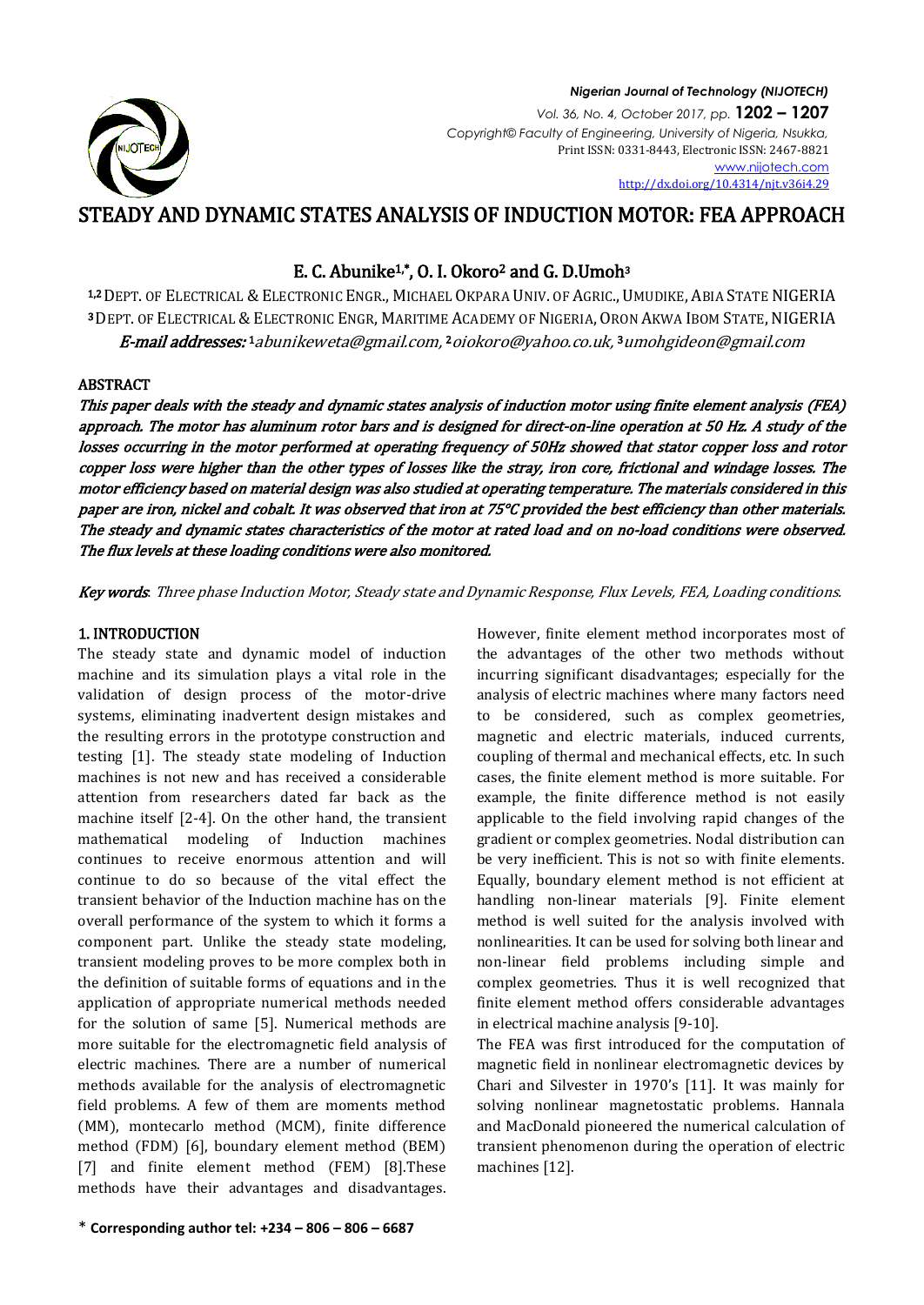FEA is a technique based on the magnetic field analysis that takes into account the magnetic circuit geometry, spatial distribution of stator windings and rotor bars, existing slots around air gap, and nonlinear behavior of ferromagnetic materials. By the introduction of the FEA, numerical field calculation approach has become a strong alternative in the design and analysis of electrical machines and many performance outcomes can be assessed. Intensive knowledge of FEA could be found in [13-15].

In this paper, ANSYS Maxwell which is a commercial electromagnetic field simulation software used for designing and analyzing 3-D and 2-D electromagnetic and electromechanical devices, including motors, actuators, transformers, sensors and coils will be used. Rotating Machinery Expert (RMxprt) which is another commercial tool developed by ANSYS will also be used. It is a template-based electrical machine design tool that provides fast, analytical calculations of machine performance and 2-D and 3-D geometry creation for detailed finite element calculations in ANSYS Maxwell. In order to provide classical motor performance calculations, RMxprt will automatically generate a complete transfer of the 2-D geometry of the motor, including all properties, to Maxwell for detailed finite element analysis calculations. ANSYS Maxwell-2D and RMxprt software tools will be used to create a squirrel cage motor design and analyze the performance behaviours.

#### 2. FINITE ELEMENT ANALYSIS MODEL

Electromagnetic field analysis can be represented as the problem of solving Maxwell's equations subjected to certain boundary conditions. These equations state the relationships between the fundamental electromagnetic field quantities as follows:

$$
\nabla \times H = j + \frac{\partial D}{\partial t} \tag{1}
$$

$$
\nabla \times E = -\frac{\partial B}{\partial t} + \nabla \times (v \times B) \tag{2}
$$

$$
\nabla \cdot \mathbf{D} = \rho \tag{3}
$$
\n
$$
\nabla \cdot \mathbf{B} = 0 \tag{4}
$$

In (1) to (5),  $E$ ,  $D$  - are electric field intensity and electric flux density respectively,  $H, B$  - are the magnetic field intensity and magnetic flux density, respectively, Jis the current density,  $v$  - is the velocity of the conductor with respect to  $B$ , and  $\rho$  - is the electric charge density

In modeling of the motor, the position of the moving parts of the motor must be taken into account, because the magnetic forces depend on the position of these moving parts. These positions, in turn, influence the magnetic field within the motor. Therefore, for full and suitable modeling, a link between the fields and motion

must be established. At this end, only three-phase voltage applied to the terminal of the motor are required as known input value and phase current is evaluated as unknown value [16].

The voltage equation per each phase is:

$$
V_a = I_a R_a + L_e \frac{dl_a}{dt} + \frac{d\varphi_a}{dt}
$$
 (5)

Where  $V_a, I_a, R_a, \phi_a$ , and  $L_e$  are the input voltage, the current, the resistance, the flux linkage of each phase and the end-coil inductance, respectively. It should be noted,  $L_e$  is calculated by using RMxprt toolbox in ANSYS Maxwell.

#### 3. MATERIALS AND METHOD

The analysis of the induction motor was carried out using finite element analysis approach. The FEA technique includes the following procedures:

- i. Modeling: This is the first step that require the physical dimensions and interconnections of the device to be described in 2-dimension.
- ii. Meshing: The region is segmented into nonoverlapping sub-regions called 'Elements' connected via 'Nodes'. This part could be performed using one or a collection of different element types or meshing techniques.
- iii. Solver: The numerical procedure to be used in the analysis is described and solution process is initiated.
- iv. Post-processing: The desired quantities are either extracted or computed from the field quantities already obtained. The solution for the whole mesh is approximated using the interpolation function and the desired parameters or variables, derived from the solution are computed based on the solution in the entire domain. Additional computations might also be required for iterative algorithms that employ adaptive currents and adaptive mesh requirement.

The data of the motor are presented in Table 1. Figure 1 represents half of the machine transversal section in Maxwell 2D environment.

Figures 2 and 3 represent the stator and rotor slots geometry respectively.

#### 4. RESULTS AND DISCUSSIONS

In the previous section, the model of the three phase squirrel cage induction motor was obtained and implemented in the ANSYS Maxwell environment. The simulation produced a number of results with respect to important variables of the induction motor. It is the objective of this section to discuss the results obtained and pave way for an informed conclusion. The results are divided into different sections.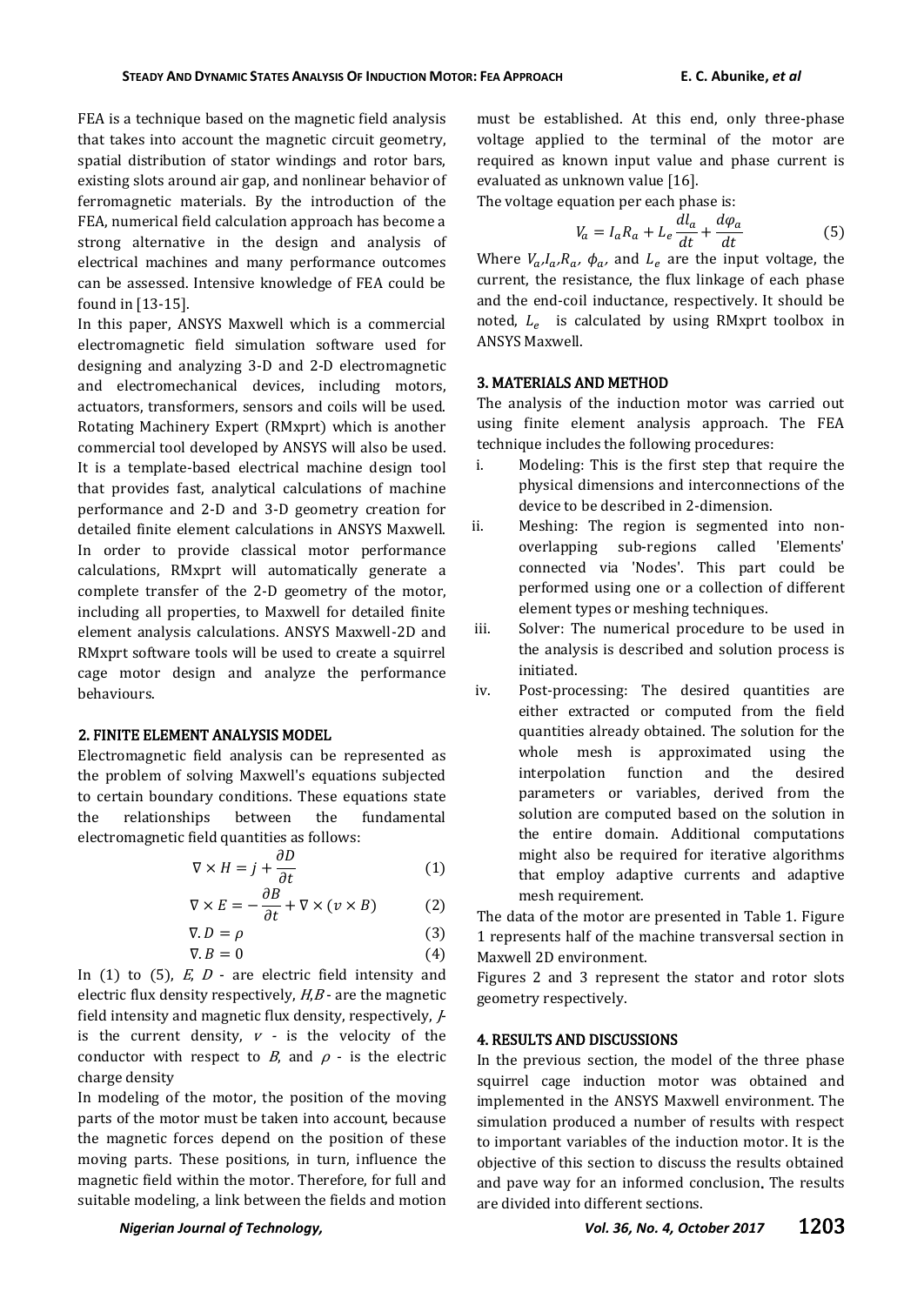

Figure 1: The computation domain



Figure 2: Stator slot geometry [17].



Figure 3: Rotor slot geometry [17].

| Parameter                      | Value                    |
|--------------------------------|--------------------------|
| Output Power                   | 7.5kW                    |
| <b>Rated Voltage</b>           | 380V                     |
| Winding connection             | Wye                      |
| Number of poles                | 4                        |
| Rated speed                    | 1360rpm                  |
| Rated frequency                | 50Hz                     |
| Number of stator slots         | 48                       |
| Outer diameter of the stator   | 210mm                    |
| Inner diameter of the stator   | 148mm                    |
| Number of rotor bars           | 44 bars                  |
| Terminal Resistance            | 0.669482 ohm             |
| End LeakageInductance          | 0.000229044H             |
| Estimated rotor inertia moment | 0.090125kgm <sup>2</sup> |
| Coil pitch                     |                          |

### 4.1 Motor Design

Different materials with different magnetic properties can be used in designing the magnetic core of the motor. A comparison of three materials: Iron, Nickel and Cobalt was studied with respect to efficiency at 750C.



Figure 4: Effieciency with type of materials at 75<sup>0</sup>C

It was observed in Figure 4 that iron at 75°C provided the best efficiency. A study of the losses occurring in the motor was also performed at the operating frequency of 50Hz and reported in figure 5. At rated load, stray losses, frictional and windage losses, iron core losses, rotor copper loss and stator copper loss were observed to be 37W, 38.3795W, 153.386W, 248.141W and 410.352W respectively.



Figure 5: Losses with operating frequency of 50Hz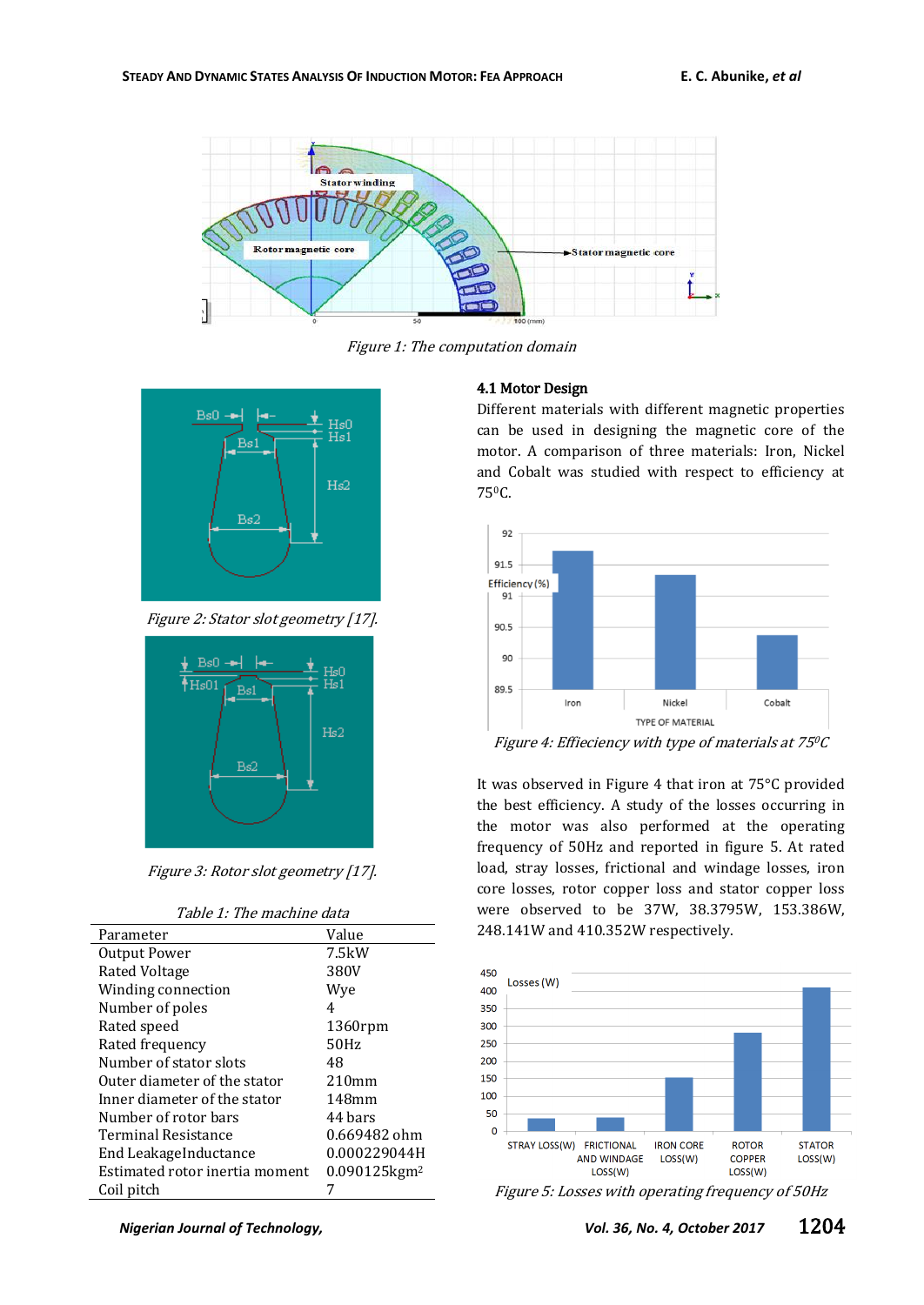









Figure 9: Leakage Impedance with Slip.

## 4.2 Steady States

The study of the stator phase current relationship with output power is shown in figure 5. As to be expected, current increases with the output power. At the rated power of 7.5kW, the currents are 17.5A at 75°C. This will be a guide in the choice of stator winding insulation.

The efficiency-speed relationship was also studied and reported in figure 7. As to be expected, it is observed that the efficiency increased with the operating speed and peaks at the rated speed.

The study of torque-speed relations is also shown in figure 8. It shows that the torque at stall is 190Nm while at the rated speed, the torque is 130Nm. Maximum torque of 225Nm occurred at 950rpm. With emphasis on torque, the motor can operate at a wide range of speed between 0rpm and 1250rpm.

Another study made is the leakage impedance-slip relationship, which is reported in figure 9. Clearly, the slip affects the leakage impedance. The MATLAB basic fitting tool was used to obtain the trend equations which are as follows:

For Rotor Leakage Reactance, X<sub>2</sub>:

 $X_2 = -1.7s^4 + 3.4s^3 - 1.8s^2 - 0.18s + 0.8$  $(6)$ For Stator Leakage Reactance, $X_1$ :

 $X_1 = -0.79s^4 + 1.7s^3 - s^2 + 0.0022s + 0.62$  (7) For Rotor Resistance, r2:

 $r_2 = -0.0085s^4 + 0.016s^3 + 0.0079s^2 + 0.0015$  $+0.52$  $(8)$ 

#### 4.3 Dynamic States

The motor was monitored at different loading conditions in order to predict its behaviors at such operations. The different loading conditions considered in this paper include:

- No-Load condition
- Rated Load condition

#### 4.3.1 No Load Condition

Ä

Figures 10-13 give the characteristics of the cage motor on no-load operation.

Figure 10 shows the relationship between the no-load speed of the motor with time. Starting transient is clearly shown. The speed reached a peak value of about 1760rpm before it stabilized at 1500rpm in 0.16s. Expectedly, the slip of the motor is 0.

Figure 11 shows the no-load torque-time characteristics of the induction machine. Expectedly, initial transients were observed and a steady state was attained after 0.16s. Figure 12 shows the phase A Current relationship with time of the motor under noload condition. The magnetic flux lines of the motor at 1s on no-load condition is shown in Figure 13.

Figure 13 shows only the one-quarter of the motor geometry. This model is used because it clearly presents how the flux links the slots.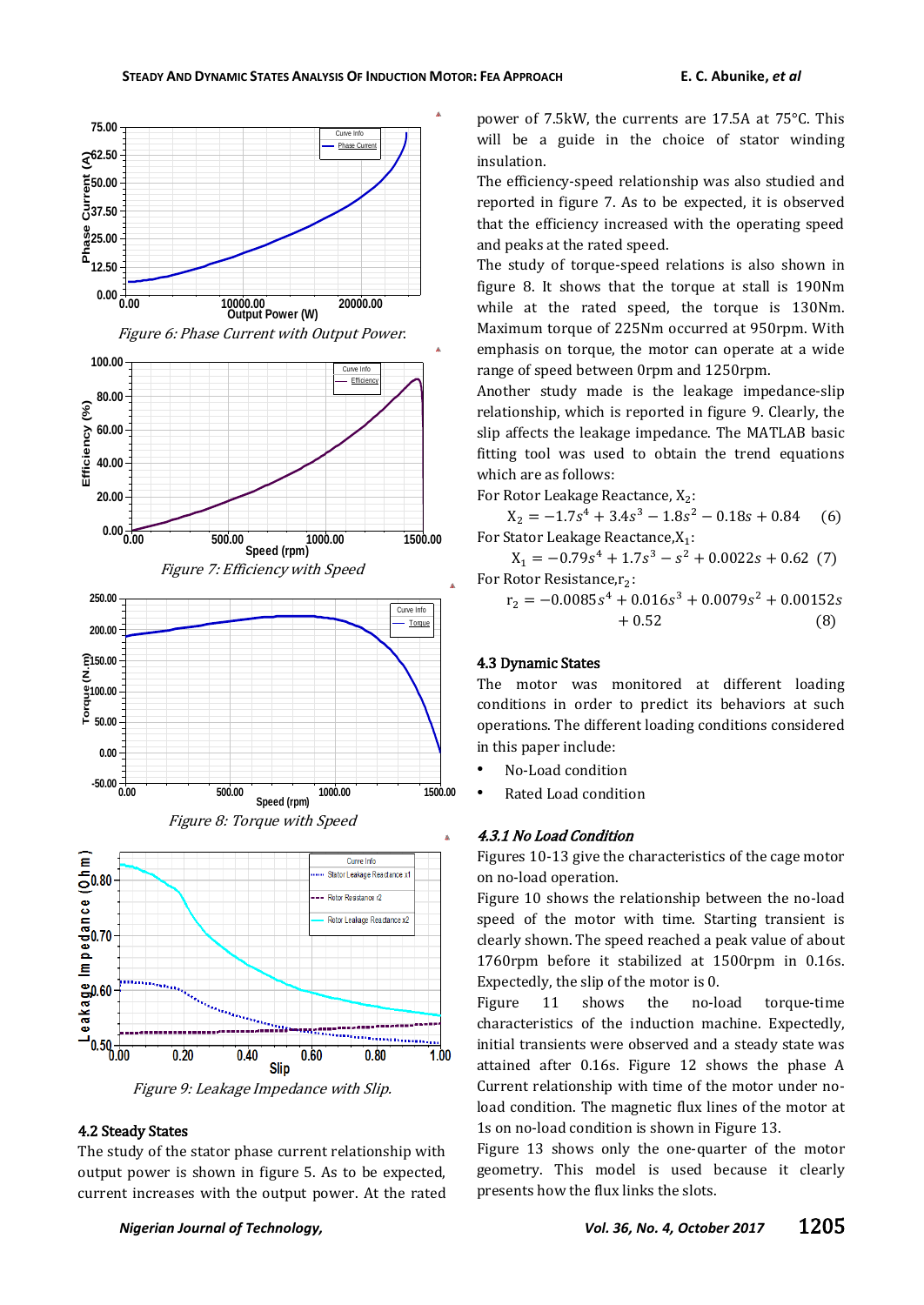



Figure 12: Phase A Current with Time on No-Load **Time [s]**

**-10.00**



Figure 13: Flux distribution in the cage motor on No-Load



**-200.00 -150.00 -100.00 -50.00 0.00 50.00 100.00 150.00 200.00 Torque [NewtonMeter]** XY Plot 66



Figure 16: Phase A Current with Time at Rated Load.



Figure 17: Flux lines at Rated Load condition.

## 4.3.2 Rated Load Condition

In this paper, a rated load of 26.33 Nm was introduced at 0.3s. The behavior of the motor was monitored as seen in Figures 14-17. Expectedly, the speed of the motor dropped to 750 rpm immediately the load was